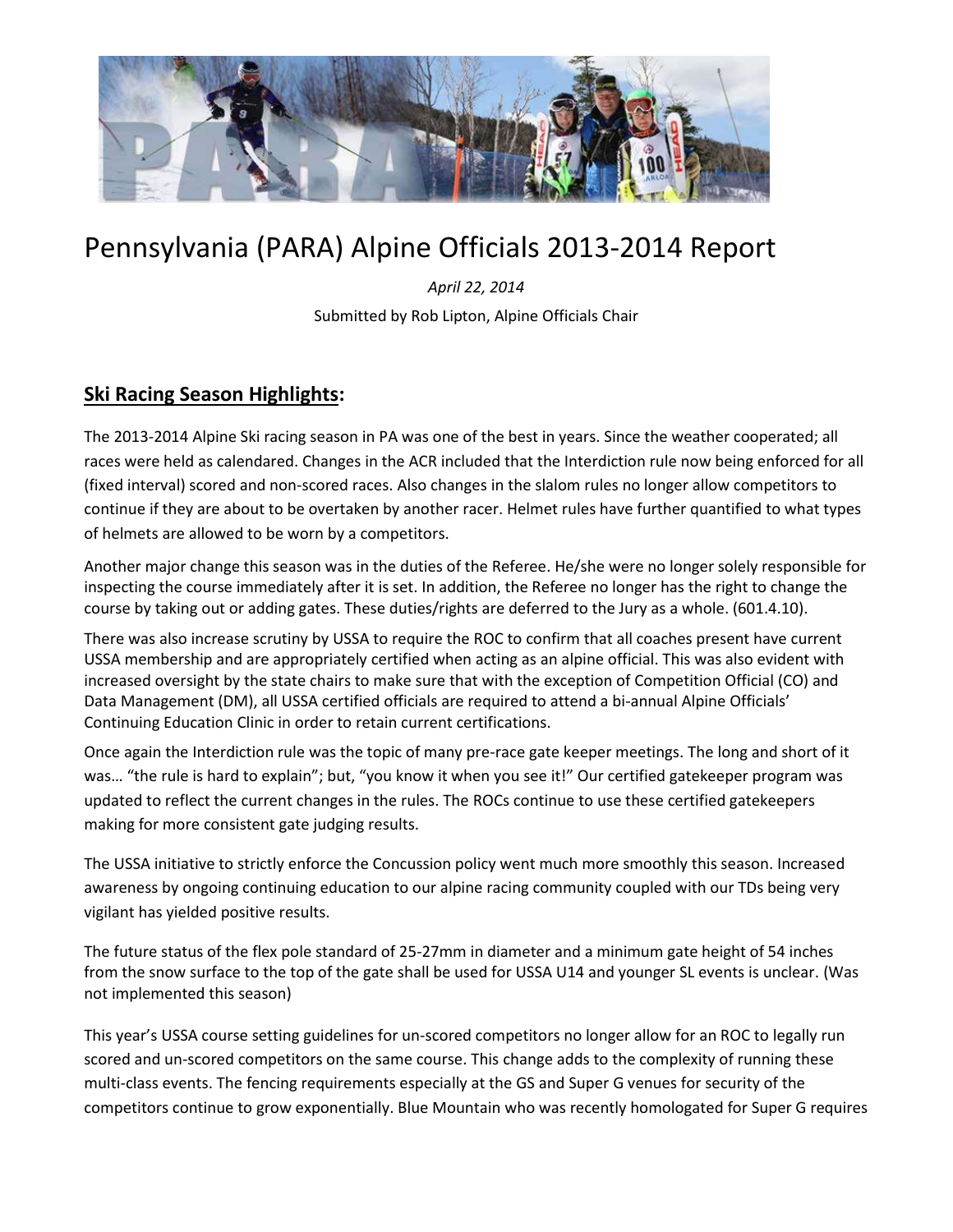

fencing completely down the course on both sides; some sections required double fencing over 130 roles of fencing was used during the Super G camp.

Our overall number of Alpine Officials in PARA, for the 2013-14 season, was 333; most of these AO's have at least 1 certification and 14 alpine officials have all nine specialty certifications. For the third year in a row, the ranks of Active PARA's Technical Delegates have decreased. Currently, we have 13 active TD's (26 total includes – retired).

There are 166 alpine officials with a **competition official** certification, 127 alpine officials with a **referee certification**, 134 alpine officials with a **jury advisor** certification, 49 alpine officials with a **chief of course** certification, 46 alpine officials with a **chief of race** certification, 38 alpine officials with a **data management**  certification, 40 alpine officials with a **race administrator** certification and 37 alpine officials with a **timing and calculation** certification.

We have a dedicated alpine official community in Pennsylvania, and I am very proud and honored to represent them. Thank you for everything you do for alpine ski racing ... without you, there would be no ski racing in PARA.

# **Educational Opportunities:**

PARA provided four general Alpine Officials workshops, geographically dispersed throughout the state\*. They were held at Elk, Seven Springs, Blue Mountain, and in \*Bethesda Maryland (120 participants attended). Two of the workshops featured Eric Harlow, USSA Eastern Alpine director who presented an update on USSA club initiatives and answered other questions regarding USSA *activities*. John McGregor, Dan Chayes and I facilitated the four AO workshops held throughout the state. Emphasis on the USSA 2013-14 AO fall update and other current and relevant information on the upcoming USSA ski racing season were covered in these sessions.

I continue to host the PARA AO Website [http://scis.nova.edu/~rlipton/para/default.htm.](http://scis.nova.edu/~rlipton/para/default.htm) The Alpine Officials community uses this website to retrieve the most recent versions of all USSA forms and documents and to find out about other pertinent updates, rule changes, clarifications and other timely information useful to our AO community. I continue to use a Google doc to schedule the Technical Delegates and Referees for this year's races.

# You can review the document at

[https://docs.google.com/spreadsheet/ccc?key=0Atl1DGe5JRA1dDkyNTdqTTQzY1FJa0F2NXF0aWNhZ2c&usp=dri](https://docs.google.com/spreadsheet/ccc?key=0Atl1DGe5JRA1dDkyNTdqTTQzY1FJa0F2NXF0aWNhZ2c&usp=drive_web%23gid=0) [ve\\_web#gid=0](https://docs.google.com/spreadsheet/ccc?key=0Atl1DGe5JRA1dDkyNTdqTTQzY1FJa0F2NXF0aWNhZ2c&usp=drive_web%23gid=0)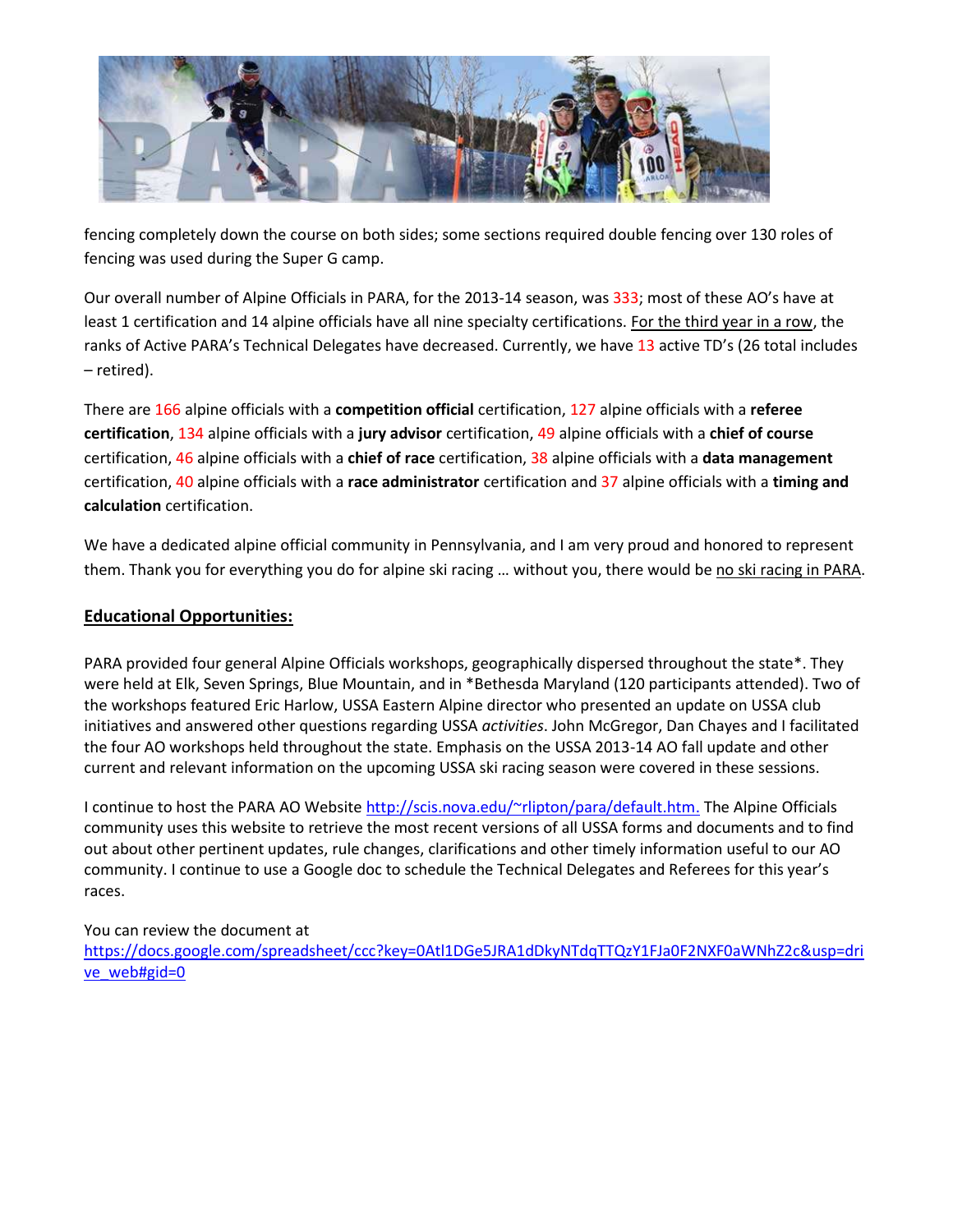

#### **Ski Racing Statistics:**

**PARA Calendared Forty-one (41) U8 – U21, Master, Senior, (Men & Women) Races. All races were run as calendared**

| <b>Month &amp; Year</b> |      | <b>Number of Races</b>                   |  |
|-------------------------|------|------------------------------------------|--|
|                         |      | Men and Women events counted as one race |  |
| December 2013           |      |                                          |  |
| January                 | 2014 | 13                                       |  |
| February                | 2014 | 22                                       |  |
| March                   | 2014 |                                          |  |

# **Scored - Non Scored**

14 - Scored

27 - Non-scored

6 - Both

**For the 2013-2014 Ski Season, PARA has 12 Active Technical Delegates who worked at least one race.** 

- 1 TD Officiated 9 races 1 TDs Officiated 6 races 1 TD Officiated 5 races 1 TD Officiated 4 races 4 TDs Officiated 3 race 1 TD Officiated 2 race
- 3 TDs Officiated 1 race

# **Upgrades and Promotions** *(By the Numbers)*

333 Alpine Officials Registered in PA **(increase of 31 over last year)**

#### **31 Exams Administered**

- 10 Referee (2 out of State)
- 2 Chief of Race
- 1 Chief of Course
- 16 Jury Advisor
- 2 Race Administrator